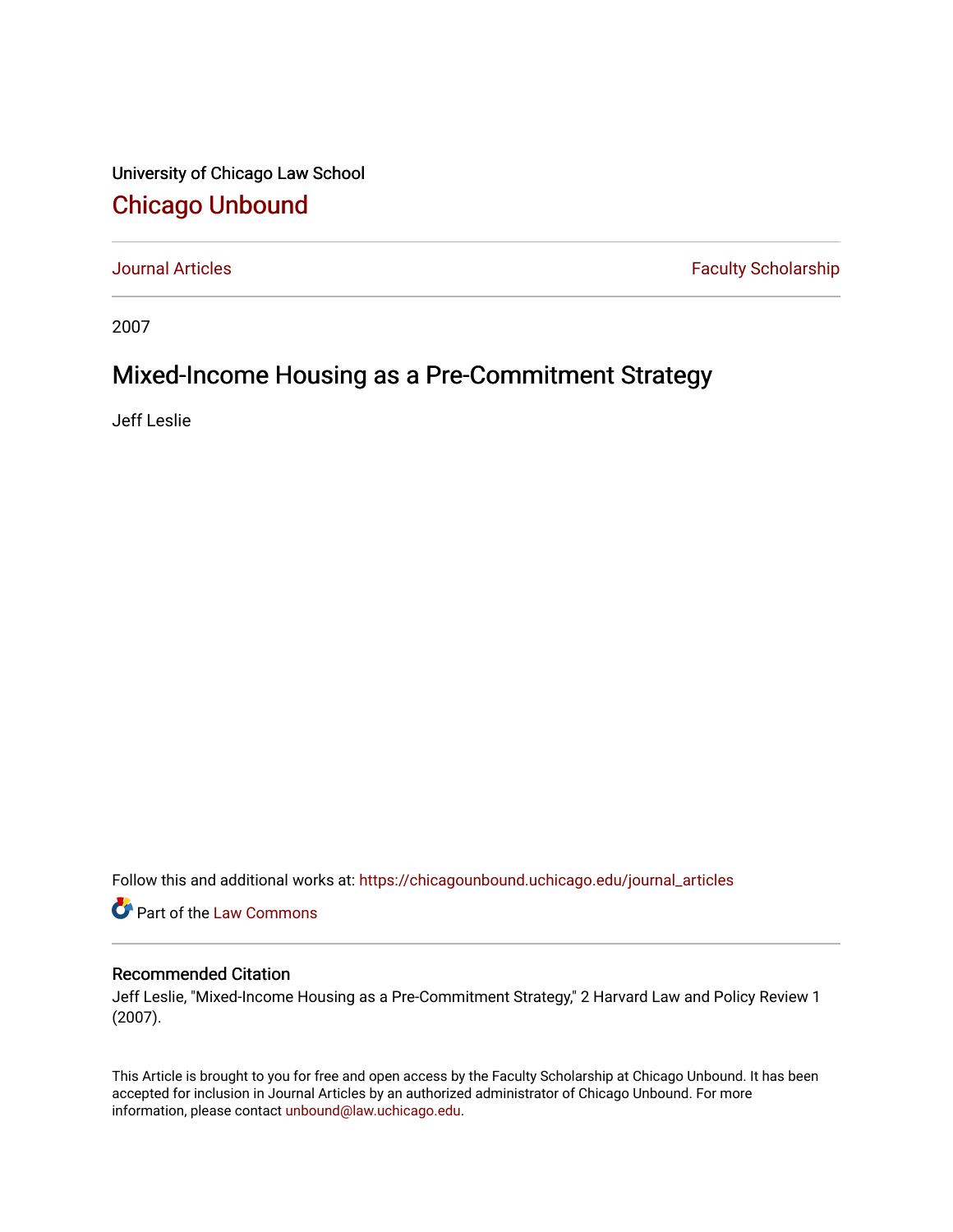## **Mixed-Income Housing as Pre-Commitment Strategy**

*Jeff Leslie1*

Crowding poor people together, isolating them from mainstream opportunities, and providing substandard policing, education, and other services constitute bad public policy. Decades of experience with public housing projects that featured just this constellation of attributes have provided ample evidence. It might then seem plausible that we should take the opposite tack. If the poor are evenly distributed across locales, are no longer isolated from mainstream social networks and opportunity structures, and are provided with the same levels of security, civic order, and other amenities that upper income groups enjoy, then surely this would improve the lives of the poor and even help them escape poverty. If concentrations of poverty are bad, then mixing of income groups must be good.

The intuitive appeal of this idea drives affordable housing policy, which has fixed on mixedincome housing as the preferred strategy for housing the nation's poor. Three of the biggest housing policy initiatives since the 1980s—the low-income housing tax credit program, the HOPE VI program for redevelopment of severely distressed public housing developments, and housing voucher programs—are all predicated on mixed-income housing. But the implementation of mixed-income housing has outpaced the development of solid rationales explaining why, and under what conditions, this strategy will be successful in alleviating poverty. In this essay, I want to examine one rationale that shows the most promise as an explanation for why mixed-income housing may help alleviate poverty, and then to point out some of its very significant limitations.

A brief summary of the three programs that most directly promote mixed-income housing is in order. The low-income housing tax credit program, which began in 1986, facilitates private investment in affordable housing projects by offering federal tax credits to owners of affordable rental projects who meet the program's restrictions on rent levels and tenant incomes. The program is designed to facilitate mixed-income properties. As many as eighty percent of the units in a tax-credit assisted project can be market rate, though it is more common to see much lower percentages of market rate units in order to maximize the tax credits generated by the project. The low-income housing tax credit has become by far the dominant program for financing the production of new affordable housing units.

The HOPE VI program was instituted in 1992 to provide federal funding for the redevelopment of severely distressed public housing developments. The program provides large federal grants to fund the demolition of old public housing high-rises and their replacement with new, low-rise developments designed in New Urbanist style to fit in with surrounding buildings and existing street grids. By integrating the new developments into the surrounding neighborhood, designers aim to ensure that low-income units will be indistinguishable from other housing stock in the area, at least from the outside. HOPE VI redevelopments are mixed-income, usually comprised of a combination of public housing units, low-to-moderate income units financed by low-income housing tax credits, and market rate units. As of 2004, HOPE VI grants had been awarded for 95,100 replacement units, including completed units and units in the pipeline. $^2$ 

 $\overline{a}$  $1$  Associate Clinical Professor of Law, University of Chicago Law School.

<sup>&</sup>lt;sup>2</sup> Susan Popkin et al., A DECADE OF HOPE VI: RESEARCH FINDINGS AND POLICY CHALLENGES, at 21 (Urban Institute, 2004), *available at* http://www.urban.org/UploadedPDF/411002\_HOPEVI.pdf.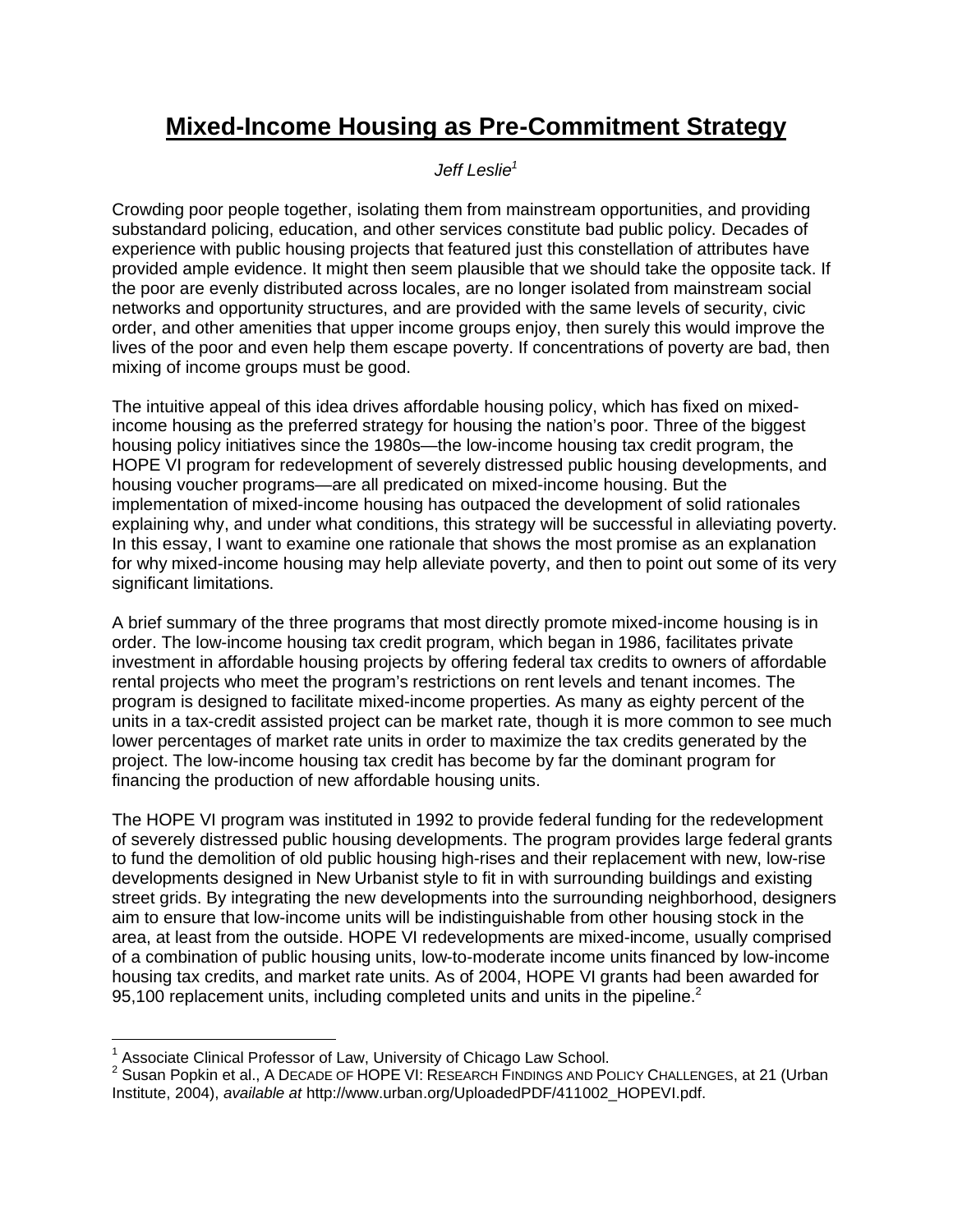The housing voucher program began as an experiment in 1983 and was made permanent by Congress in 1987. A voucher recipient leases a unit in the private rental market and contributes thirty percent of her income towards rent; the voucher pays the rest. There are upward limits on how expensive a unit can be and still qualify for voucher assistance, but within this general constraint voucher holders can lease units in economically integrated areas. Unfortunately, as a practical matter, the voucher program has achieved less economic integration than might be hoped due to housing discrimination, the reluctance of low-income voucher holders to relocate far from their current neighborhoods and social networks, and program restrictions that rule out large portions of the rental market as too expensive to qualify for vouchers.<sup>3</sup> Over the years, federal spending on vouchers has increased as spending on production programs has declined, so that by 1999 over half of the federal budget for all active affordable housing programs went to fund housing vouchers.<sup>4</sup>

In addition to the standard voucher program, two enhanced voucher programs have more actively promoted income mixing by helping low-income households relocate to affluent suburban areas. The Gautreaux voucher program was instituted as part of the settlement of a 1960s-era civil rights lawsuit against the Chicago Housing Authority, and involved the relocation of inner city housing voucher holders to affluent, majority-white suburbs in the Chicago metro area. Pre- and post-relocation counseling was provided for the families to help them adjust to their new surroundings. 7,100 families participated in that program before it was completed in 1998.<sup>5</sup> The second program, the federal Moving to Opportunity (MTO) program, was a five-city controlled experiment involving just over 4,600 families. In the study, voucher holders were relocated to higher income areas and compared over time with two groups: voucher holders renting in low-income areas and families who did not receive vouchers. Results from the MTO study are still under analysis.<sup>6</sup>

Mixed-income housing has become the dominant paradigm, but advocates of this approach have been criticized for defining its benefits only negatively—that is, as not creating concentrations of poverty. However, there has been a push to develop a more positive account. A recent literature review articulated four possible accounts for how mixed-income housing benefits the poor: (1) creation of social networks and social capital for low-income residents that help them find jobs; (2) implementation of informal social control by higher income residents, especially homeowners, who will insist on accountability to norms and rules, thereby increasing order and safety for all residents; (3) adaptation by low-income residents of more socially acceptable and constructive behavior in place of the destructive, antisocial habits (i.e., the culture of poverty) that currently exists among low-income residents; and (4) generation of new

 $\overline{a}$ 3 Rolf Pendall, *Why Voucher and Certificate Users Live in Distressed Neighborhoods*, 11 House. Pol'y Debate 881, 904-07 (2000), *available at*

http://www.fanniemaefoundation.org/programs/hpd/pdf/hpd\_1104\_pendall.pdf.

<sup>4</sup> United States Government Accounting Office, *Federal Housing Assistance: Comparing the Characteristics and Costs of Housing Programs*, GAO-02-76, at 6, *available at* http://www.gao.gov/new.items/d0276.pdf.

<sup>&</sup>lt;sup>5</sup> Leonard Rubinowitz & James Rosenbaum, Crossing THE CLASS AND COLOR LINES: FROM PUBLIC HOUSING TO WHITE SUBURBIA 66 (Univ. Chicago Press 2000).

<sup>6</sup> *See generally* John Goering, *Expanding Housing Choice and Integrating Neighborhoods: The MTO Experiment*, in THE GEOGRAPHY OF OPPORTUNITY 127-49 (ed. Xavier de Souza Briggs 2005).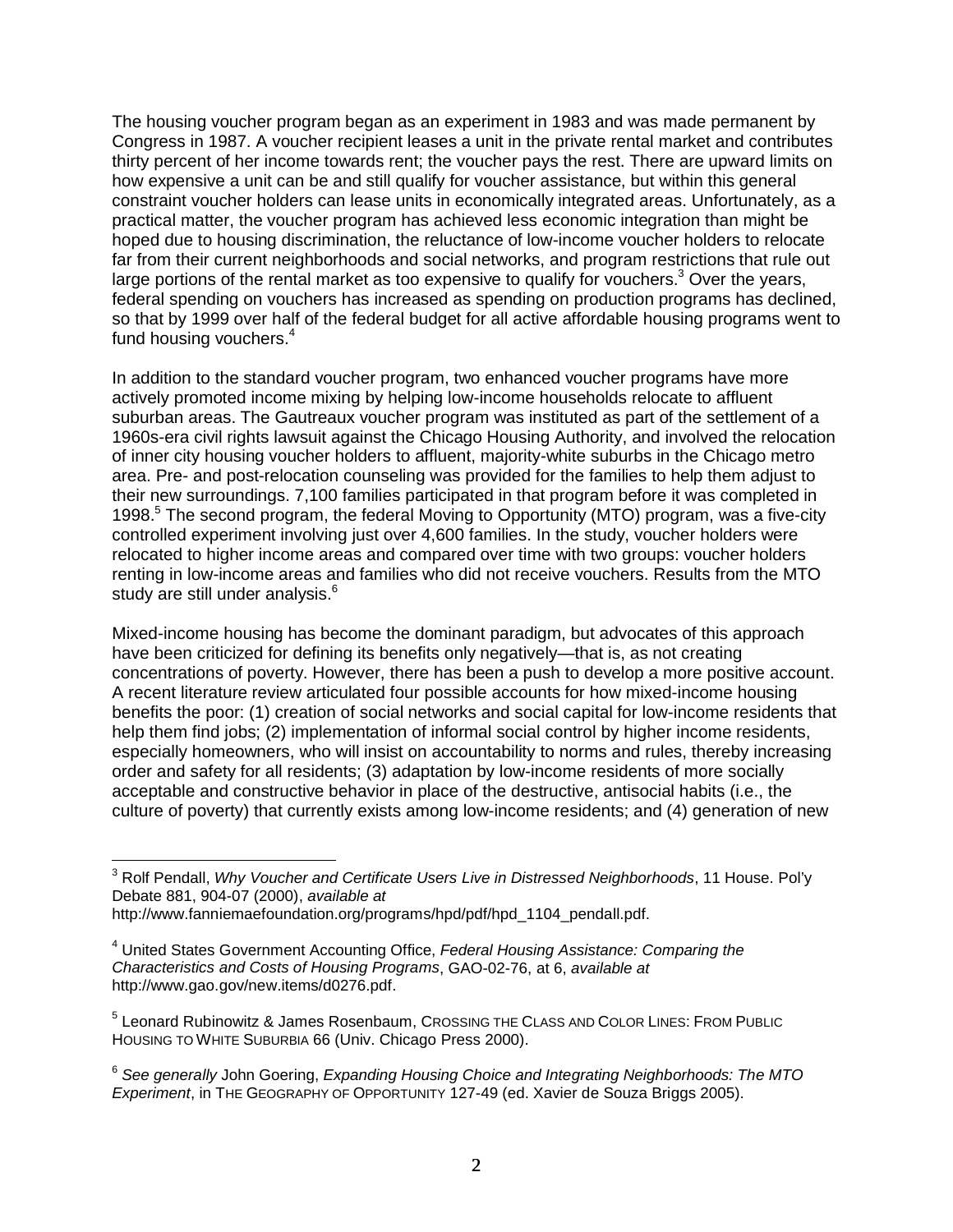market demand and political pressure by higher income residents, leading to higher-quality goods and services available to all residents within the community.<sup>7</sup>

Much could be said, and needs to be said, about each of these accounts, particularly the paternalism lurking in the first and third on this list. However, I want to focus the remainder of this essay on the fourth account on the list, both because it (along with the second account) arguably has the most empirical support<sup>8</sup> and because it suggests some interesting lessons for thinking about anti-poverty strategies generally and for framing those policies in a way that is less paternalistic towards low-income residents.

The idea behind the fourth account is that the introduction of higher income renters and homeowners to low-income neighborhoods will lead to better quality policing, schools, infrastructure, and other municipal services for the entire neighborhood. In the voucher context, introduction of low-income residents to higher income neighborhoods allows the low-income residents to enjoy the higher level of amenities already present in those communities. Higher income residents feel more empowered to complain to local elected officials when services are not to their liking, to participate in civic organizations, and to vote. They command the attention of local officials through voice and participation in ways that low-income residents often do not.

Harnessing the political power of higher income residents to procure better civic services for the poor can be seen as a form of pre-commitment strategy. Creation of mixed-income neighborhoods serves to constrain the behavior of local decision-makers in the future, so that they are more likely to provide adequate services to the low-income residents of those neighborhoods. Given our sorry history of disinvestment in low-income neighborhoods, we need such a strategy to give poor people access to good services in a political system otherwise more inclined to isolate and contain poor residents than to devote resources to helping the poor become more upwardly mobile. Policies that tie the fates of the poor to those of the middle class so that they stand or fall together often stand the best chance of effectively helping the poor.

Long-time, low-income residents of areas converting to mixed-income housing sometimes resent the timing of the introduction of new services and amenities that accompany redevelopment. A stronger policing presence, reconstruction of streets and sidewalks, construction of a new school or park: all of these are used as tools to attract and retain higher income residents to an area. It is understandable that there would be resentment, for it often appears that the resources for improving the neighborhood were always there but were withheld pending the arrival of more deserving citizens. The view of mixed-income housing as precommitment strategy, however, suggests a different way of looking at the infusion of new services and amenities: as a future-oriented tactic to help keep local actors honest in making sure those areas, and the low-income residents within them, get adequate attention in budgeting and service distribution decisions.

There are real problems with mixed-income housing as an anti-poverty strategy that should not go unmentioned. Although theoretically higher income groups could be introduced to lowincome areas with minimal displacement of low-income residents, in practice, large numbers of

 $\overline{a}$ 

<sup>7</sup> Mark Joseph, *Is Mixed-Income Development an Antidote to Urban Poverty?*, 17 Housing Pol'y Debate 209, 213-216 (2006), available online at

http://www.fanniemaefoundation.org/programs/hpd/pdf/hpd\_1702\_joseph.pdf.

<sup>8</sup> *Id.* at 221-22.